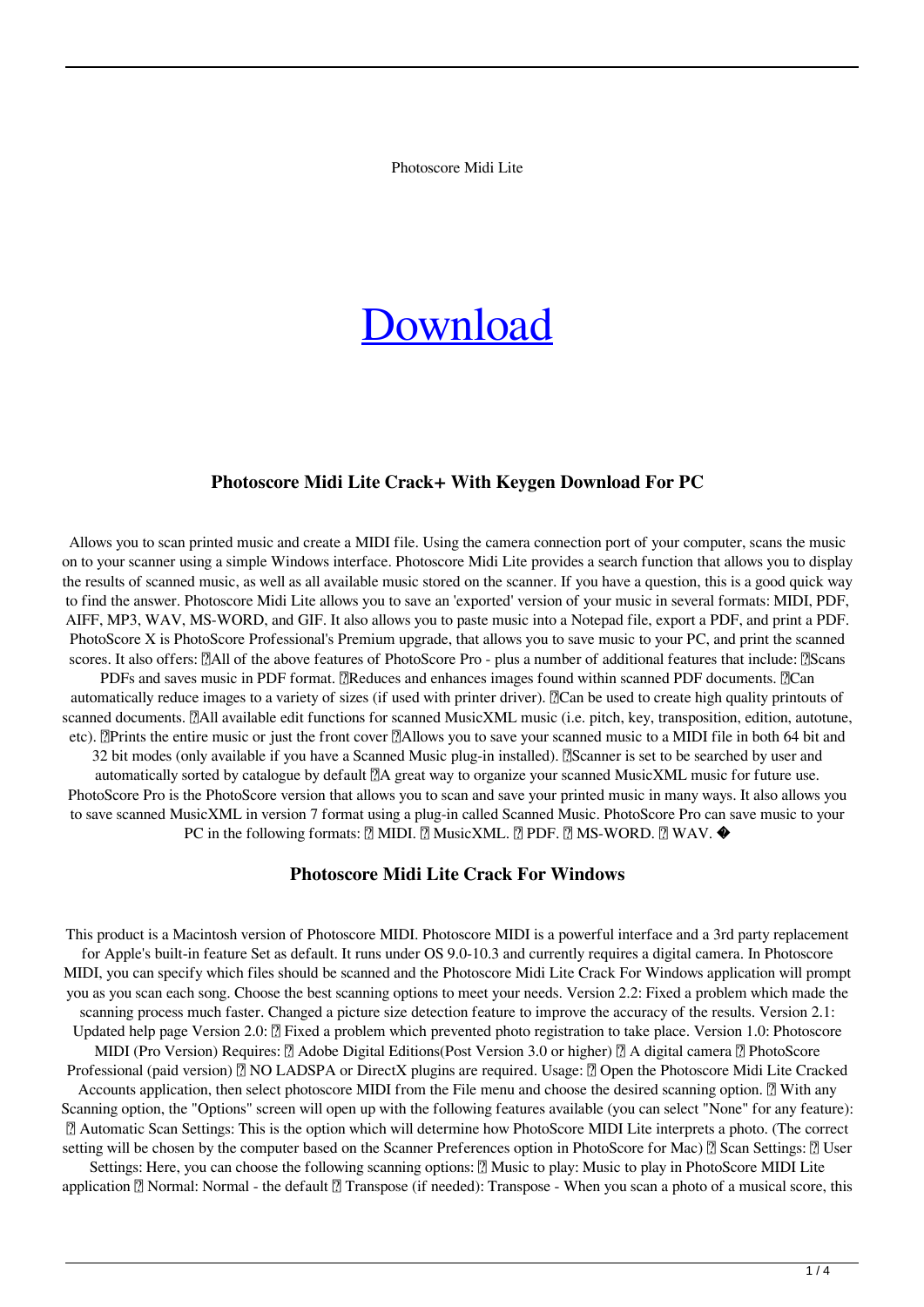setting allows you to specify the transpose in the instrument where the music is written. <sup>2</sup> Groups: Groups - Set to the instruments used in the music Print Settings: Print Settings - A number of settings for printing music Watermark Settings: Watermark Settings - A number of settings for printing music all User Access: User Access - All access options - This will determine if you have access to access the scan settings and the print settings  $\bullet$  a69d392a70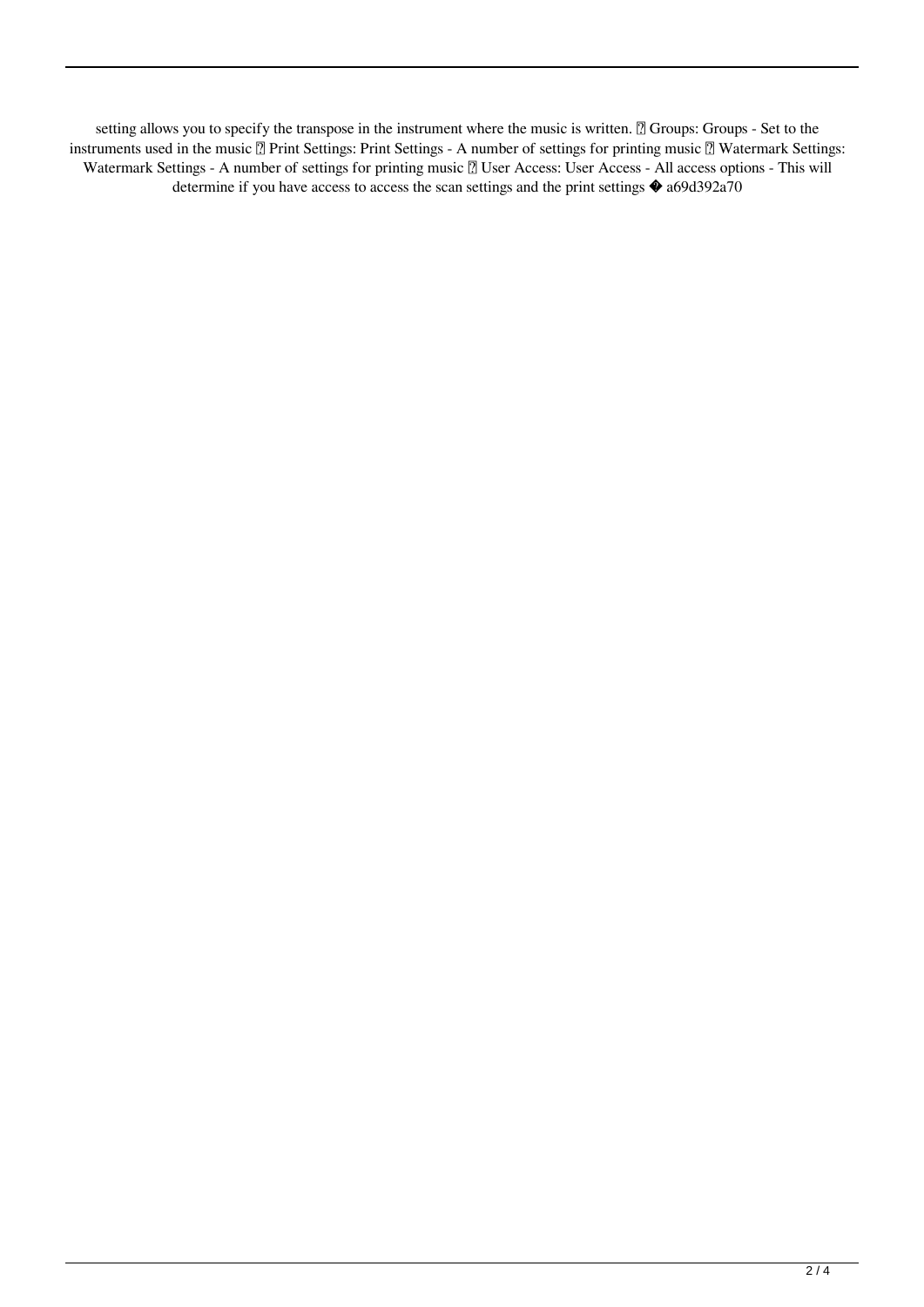## **Photoscore Midi Lite With License Code**

PhotoScore Midi Lite is a fast and accurate music and MIDI scanning software. Its ultra low price and simple interface give it the potential to become the go-to music scanning software for everybody. Features:  $\eta$  scans music on paper  $\eta$  scans and reads any music printed in the US scale  $\mathbb{Z}$  plays back the scanned music  $\mathbb{Z}$  saves the scanned music to MIDI  $\mathbb{Z}$  perfectly compatible with MIDI sequencers  $\bar{?}$  uses a subset of the latest PhotoScore MIDI-scanning technology  $\bar{?}$  saves the scanned music in MIDI format, which cannot be opened in PhotoScore  $\mathbb{Z}$  outputs meta data for printed music  $\mathbb{Z}$  does not print the music Photoscore Midi Lite User Guide photoScore MIDI Lite will scan music printed on paper on a PC in the US grade for the following, and it will output MIDI files of the scanned songs to be exported to digital sequencing software like Logic, Ableton Live and Cubase. The printable song is printed on paper on a PC and then scanned by the software. At the same time, a document object and image object containing image data of the scanned songs and their scaled layouts and transposed to the correct pitch are also created. The song can then be played back, unlike printed music which cannot be played back. You can also store the scanned songs in the MusicXML or NIFF format. If you do not specify the output format, the software will output songs in the MIDI format. Photoscore Midi Lite is your music scanning program. \*You can use this software to scan and read printed music only. If you want to save the scanned music as MusicXML or NIFF files, you should use another software called PhotoScore Professional. Photoscore Midi Lite Images: \* This software is only available in English \* Written by MusiCard \* only for PC Photoscore Midi Lite Copyright Notice \* Copyright (c) 2013. \* Copyright notice: MusicXML (MIDI) format, MusicXML WAV, AIFF, NIFF and PDF can be also saved. \* MusicXML (MIDI) format is copyright 1998-2012 Common Music, Inc. \* MusicXML (MIDI) format and Copyright Notice is a registered trademark of the Common Music, Inc. \* You can view the music sample here:

#### **What's New in the?**

■ Scan music files to MIDI files that you can use in your music sequencer or music editing software (e.g. Reaper, Sonar, Cubase, Fruity Loops etc.)  $\eta$  Supports VST Plug-ins  $\eta$  Most likely, works with your sequencers or music software  $\eta$  Prices come in three versions, starting at \$10  $\degree$  Commercial use licenses are available at \$150  $\degree$  All three versions are listed on our License and Pricing page ■ You can scan music files on your PC and iPhone and also send music files to your iPhone or iPod Touch to use in your music software Photoscore Midi Lite is free for the first 24 hours Photoscore Midi Lite: Music scanned with PhotoScore Midi Lite can be used in your music sequencer or music editing software (e.g. Reaper, Sonar, Cubase, Fruity Loops etc.)  $[$  Music scanned with PhotoScore Midi Lite can be used in Logic Pro X, Cubase, Fruity Loops, etc.  $[$  VST plug-ins can be used in your music sequencer or music editing software (e.g. Reaper, Sonar, Cubase, Fruity Loops etc.) <sup>[7]</sup> Download the new music scanning program, PhotoScore Midi Lite. It costs just US\$10 for the first 24 hours. After 24 hours, the program is free for 3 days and then is US\$40 per year. Visit the Downloads page for more info. Photoscore Midi Lite is for Scanning music for later use in music editing software, sequencing software or VST plug-ins Why not use the free Pro version - PhotoScore Professional? *a* Free version of PhotoScore Pro *a* Have superior scanning capabilities *a* Requires an internet connection  $\mathbb{Z}$  Full sequencing facilities  $\mathbb{Z}$  Music files can be shared and used with your own students  $\mathbb{Z}$  Music files can be sent to i-devices (iPhone, iPod etc.)  $\mathbb{Z}$  Highly recommended for composing music for the stage or orchestra  $\mathbb{Z}$  MIDI can be saved and used later in software and VST plug-ins <sup>[2]</sup> Download PhotoScore Pro (\$15) and use its superior music scanning technology. It is free for the first 24 hours then you will pay \$40 per year